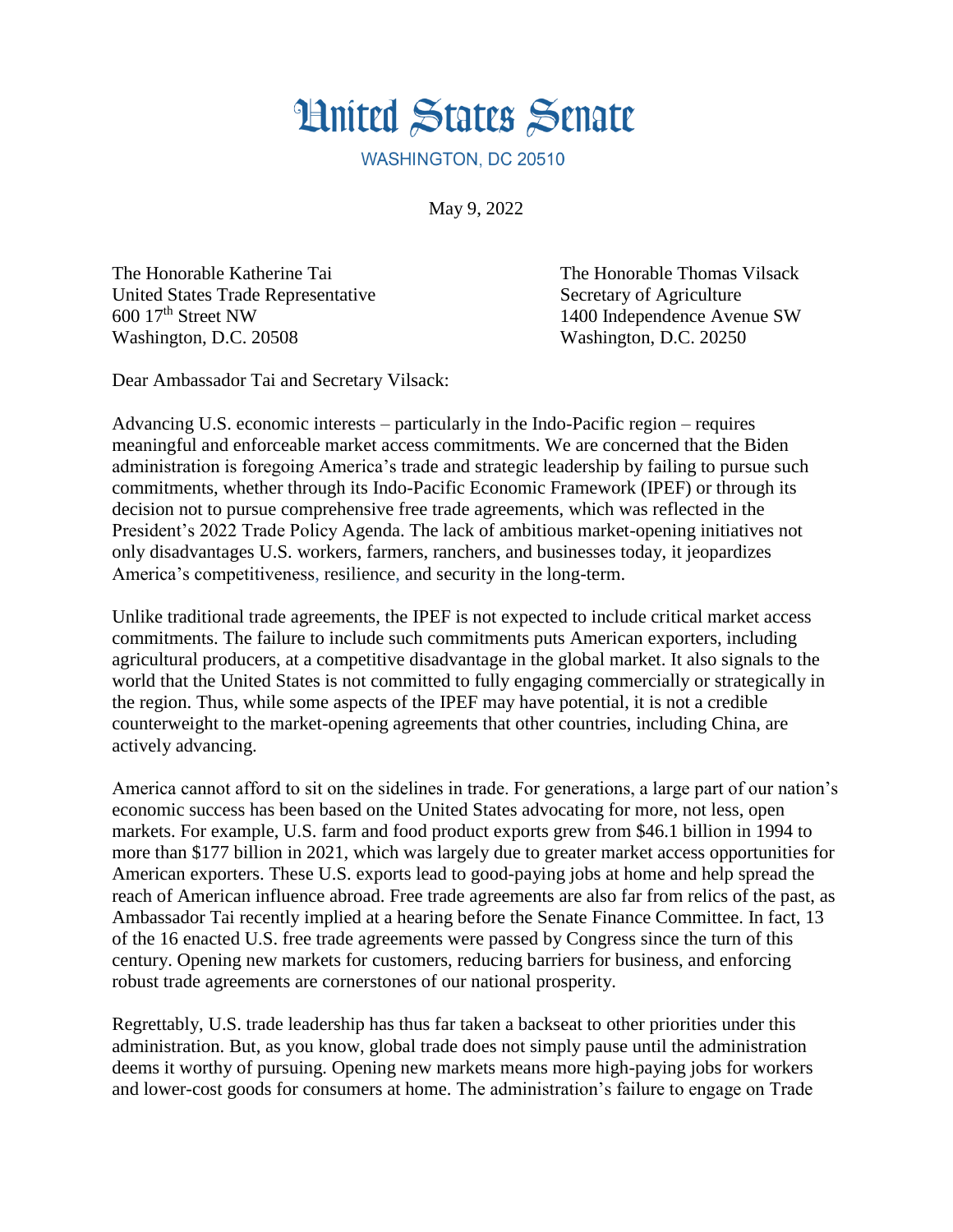Promotion Authority or find other avenues to open markets means our workers and producers will continue to lose ground to competitors. In contrast, China continues to advance its Belt and Road Initiative; it recently concluded the Regional Comprehensive Economic Partnership, the world's largest free trade agreement; and it now aspires to join the higher quality Comprehensive and Progressive Agreement for Trans-Pacific Partnership.

We respectfully urge you to include market access and enforceable commitments as part of the IPEF, and any other U.S. trade agreements, and we stand ready to work with you to strengthen American trade leadership.

Sincerely,

 $\frac{1}{2}$ ope Vrum

John Thune United States Senator

 $\sum_{i=1}^n m_i$ 

John Boozman United States Senator

 $\Box$ 

John Cornyn United States Senator

\_\_\_\_\_\_\_\_\_\_\_\_\_\_\_\_\_\_\_\_\_\_

Rob Portman United States Senator

 $\frac{1}{2}$ 

Tim Scott United States Senator

\_\_\_\_\_\_\_\_\_\_\_\_\_\_\_\_\_\_\_\_\_\_

Mike Crapo United States Senator

 $\frac{1}{\sqrt{2\pi}}$ 

Chuck Grassley United States Senator

 $\searrow$ 

Richard Burr United States Senator

 $T\alpha\tau$  /  $\sigma\sigma\mu\mu\sigma$ 

Pat Toomey United States Senator

 $_{assido}$ , M.D.

Bill Cassidy, M.D. United States Senator